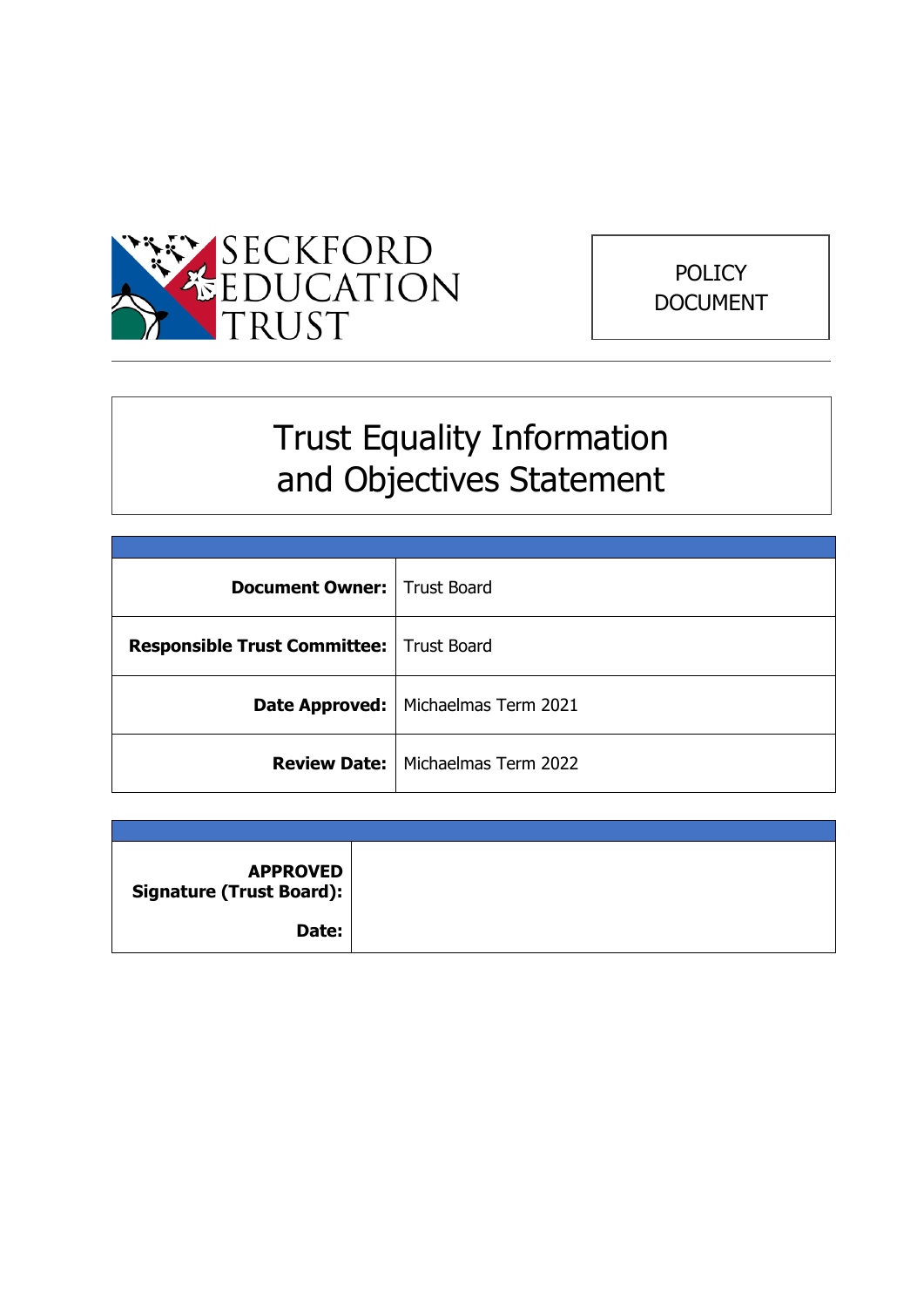

#### Relevant policies and documents

- Equalities Policy (students)
- Equalities Policy (staff)
- Equalities Duty Action Plan

#### Explanation of Terms

| Trust     | $=$ | <b>Seckford Education Trust</b> |
|-----------|-----|---------------------------------|
| School(s) | $=$ | schools within the Trust        |

# 1. Equality Act Statement

Seckford Education Trust is committed to ensuring equality of opportunity in line with the Equality Act 2010. We want to reduce disadvantages, discrimination and inequalities of opportunity, and promote diversity in terms of our students, our workforce and the community in which we work.

We will assist our students in achieving to their very best potential. Where students experience barriers to their success we will work with them to address these in a sensitive and sympathetic way. We will teach our students the importance of equality and what forms discrimination can take and the impact discrimination can have. We will also encourage our students to make their own commitment to promoting equality.

We will not discriminate on any of the grounds listed below (known as the Protected Characteristics) save where such discrimination is permitted by law.

Examples of permitted discrimination are:

- 1. A school may arrange pupils in classes based on age.
- 2. A school may take positive action to deal with particular disadvantages affecting pupils of one racial group if this is a proportionate means of dealing with the issue.

The Protected Characteristics that apply to schools are:

- Age (in relation to staff only);
- Disability;
- Gender re-assignment;
- Marriage and civil partnership (in relation to staff only);
- Pregnancy and Maternity;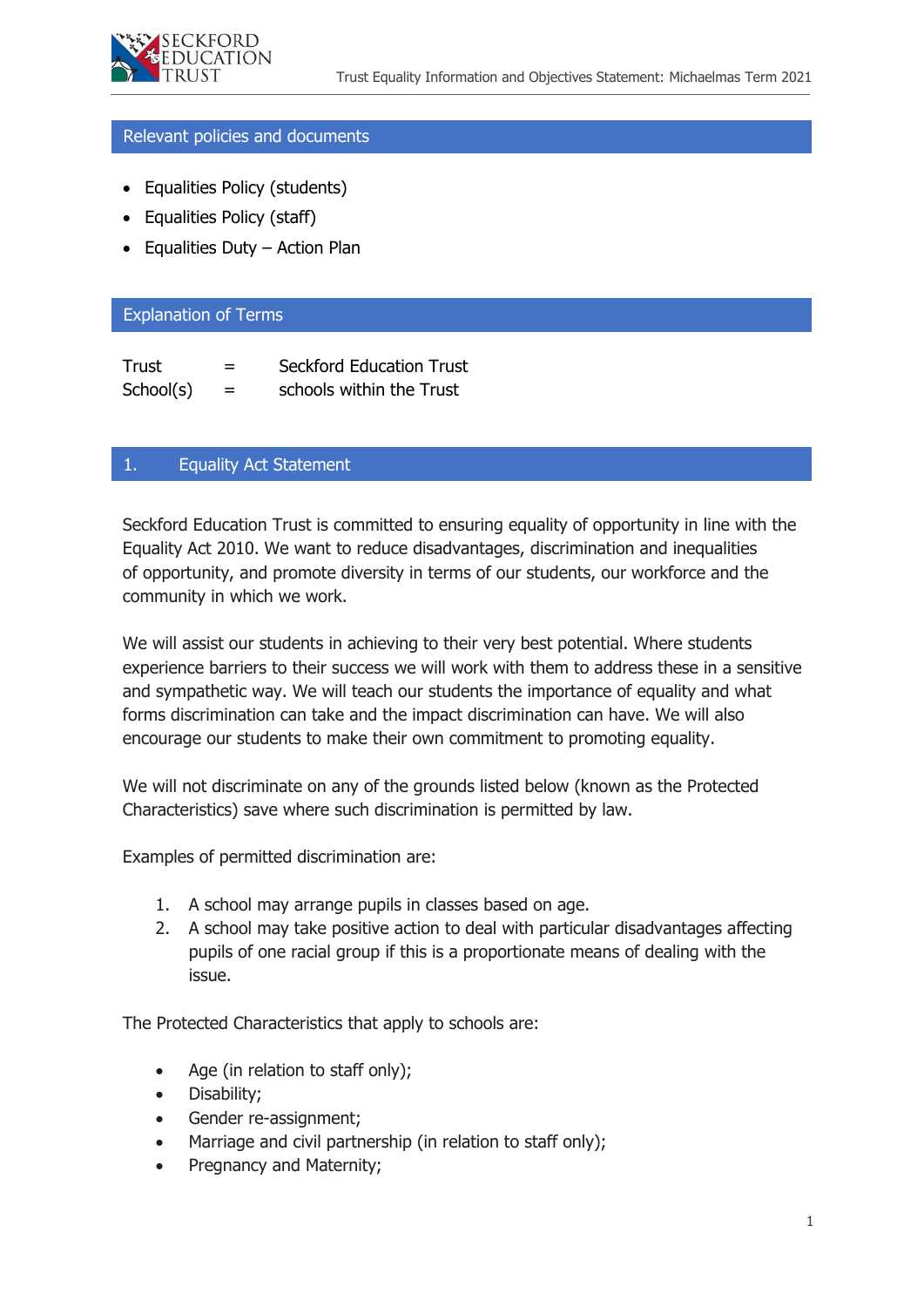

- Race;
- Religion Faith or Belief;
- Sex; and
- Sexual orientation.

As an Academy Trust and employer we will also not accept any of the following:

- Direct or Indirect Discrimination;
- Harassment; and
- Victimisation.

We will comply with the Public Sector Equality Duty giving due regard to that duty when making decisions, taking actions and developing policies. In line with the specific duties under the Equality Act 2010, we will publish our equality objectives and will publish information about how we are complying with the Public Sector Equality Duty. Published Information will be updated annually and objectives will be updated every four years. This information is available on our website

# 2. Equality Objectives and Information

Seckford Education Trust is committed to ensuring equality across our schools. We set equality objectives at least every four years, and publish data on our progress towards these annually. We recognise that our equality objectives are an essential part of promoting equality across the Trust. Our objectives are set and reviewed at a Trust level, with input from our schools to ensure they are relevant and meaningful to the communities they serve. This signals our collective commitment to equality while recognising that, as our schools operate in different contexts, they will need to take different actions to achieve these goals. Schools present their individual progress to their Academy Committees annually for a local review.

## 2.1 Student objectives

For the academic year 2021-22, our student equality objectives are:

- i. To ensure all students have equal access to the curriculum and make expected progress from reception to Year 11;
- ii. To ensure school environments are welcoming and inclusive for students from disadvantaged communities.

## 2.2 Staff objectives

For the academic year 2021-22, our student equality objectives are:

i. Improve our knowledge and understanding of issues of anti-discriminatory practice, promoting equality and valuing diversity